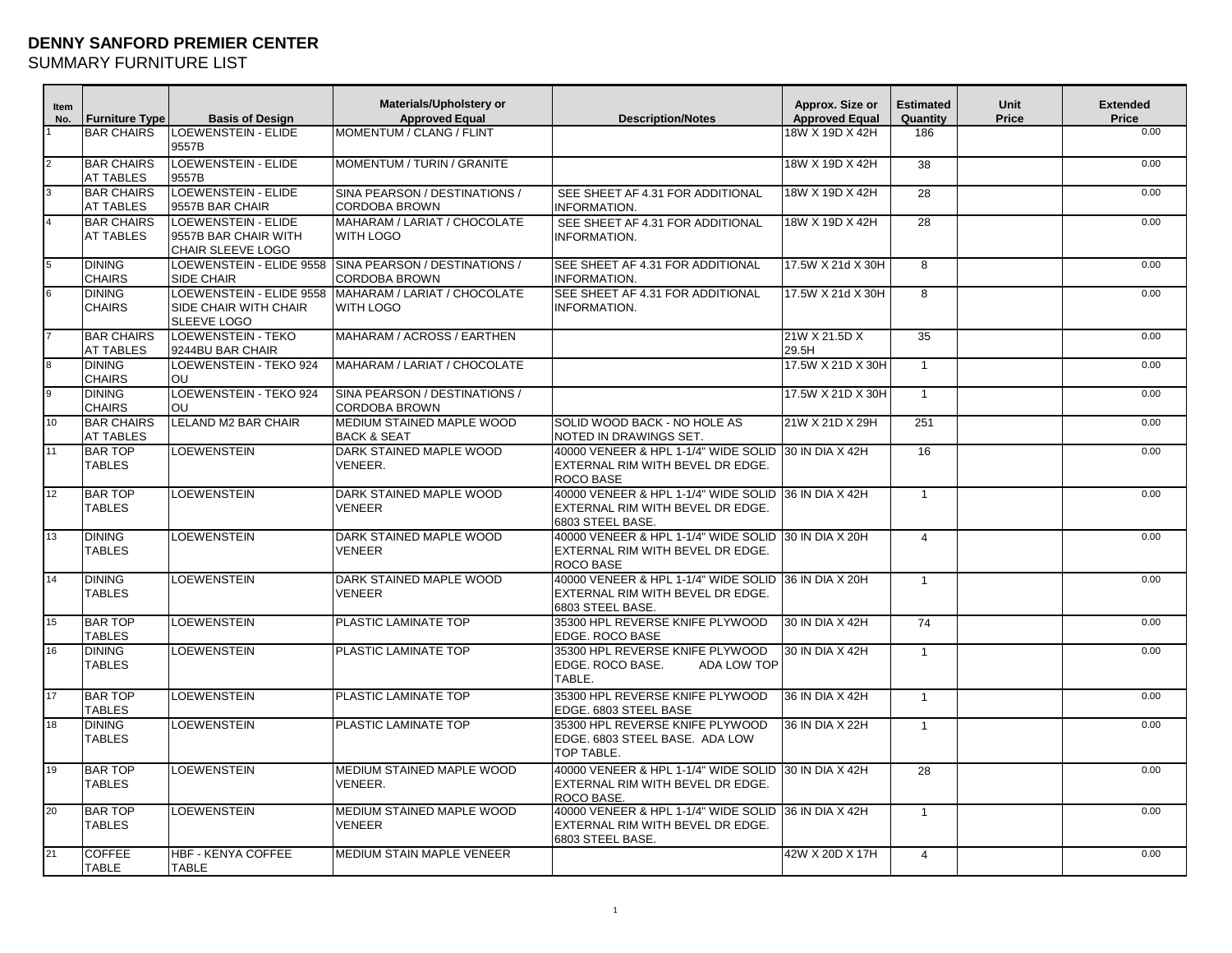## **DENNY SANFORD PREMIER CENTER**

SUMMARY FURNITURE LIST

| Item<br>No.     | <b>Furniture Type</b>                              | <b>Basis of Design</b>                            | Materials/Upholstery or<br><b>Approved Equal</b>                | <b>Description/Notes</b>                                                          | Approx. Size or<br><b>Approved Equal</b> | <b>Estimated</b><br>Quantity | Unit<br>Price | <b>Extended</b><br>Price |
|-----------------|----------------------------------------------------|---------------------------------------------------|-----------------------------------------------------------------|-----------------------------------------------------------------------------------|------------------------------------------|------------------------------|---------------|--------------------------|
| 22              | <b>COFFEE</b><br><b>TABLE</b>                      | NUCRAFT-TALIS                                     | MEDIUM STAINED MAPLE WOOD                                       |                                                                                   | 36W X 36D<br><b>STANDARD SIZE</b>        | $\overline{2}$               |               | 0.00                     |
| 23              | <b>COFFEE</b><br><b>TABLE</b>                      | NUCRAFT-TALIS                                     | MEDIUM STAINED MAPLE WOOD                                       |                                                                                   | 42W X 42D<br><b>STANDARD SIZE</b>        | 5                            |               | 0.00                     |
| 24              | <b>CREDENZA</b>                                    | NUCRAFT-TALIS                                     | MEDIUM STAINED MAPLE WOOD.<br><b>BLACKENED NICKEL LEGS</b>      | MODEL #TAC 6029DW                                                                 | 60W x 15D x 29H                          | 3                            |               | 0.00                     |
| 25              | <b>CREDENZA</b><br><b>TABLE</b>                    | HBF - ATHERTON - 4106-11                          | MEDIUM STAIN WOOD VENEER                                        |                                                                                   | 54W X 18D X 33H                          | $\overline{22}$              |               | 0.00                     |
| 26              | <b>BAR HEIGHT</b><br><b>CENTER</b><br><b>TABLE</b> | PICTURE OF STYLE)                                 | (REFER TO PLAN AF-4.3 FOR MEDIUM STAIN WOOD VENEER              |                                                                                   | 36W X 36D X 42H                          | 22                           |               | 0.00                     |
| 27              | <b>DESK</b>                                        | <b>GLOBAL - ZIRA</b><br>Z3672F3 (R,L)             | PLASTIC LAMINATE (STANDARD<br><b>WOOD GRAINS)</b>               | 1" WITH 3MM EDGE. SILVER SQUARE<br>EDGE (HV) HARDWARE, FULL MODESTY<br>PANEL, BBF | 72W X 36D X 29H                          | $\overline{7}$               |               | 0.00                     |
| 28              | <b>DESK</b>                                        | <b>GLOBAL - ZIRA</b><br>Z3060F3 (R,L)             | PLASTIC LAMINATE (STANDARD<br><b>WOOD GRAINS)</b>               | 1" WITH 3MM EDGE, SILVER SQUARE<br>EDGE (HV) HARDWARE, FULL MODESTY<br>PANEL, BBF | 60W X 30D X 29H                          | 6                            |               | 0.00                     |
| 29              | <b>DESK RETURN GLOBAL - ZIRA</b>                   | Z24483 (R,L)                                      | PLASTIC LAMINATE (STANDARD<br><b>WOOD GRAINS)</b>               | 1" WITH 3MM EDGE, SILVER SQUARE<br>EDGE (HV) HARDWARE, BBF                        | 24W x 48D                                | 9                            |               | 0.00                     |
| 30 <sup>2</sup> | <b>DESK</b>                                        | <b>NUCRAFT - ENVISION</b>                         | MEDIUM STAINED MAPLE WOOD<br><b>VENEER</b>                      | 42IN H WITH ADA 29IN LOW SECTION.                                                 | <b>REFER TO PLAN</b><br>FOR OVERALLS.    | $\mathbf{1}$                 |               | 0.00                     |
| 31              | <b>DESK</b>                                        | <b>GLOBAL ZIRA RECEPTION</b><br><b>DESK</b>       | MEDIUM STAINED MAPLE WOOD<br><b>VENEER</b>                      | 42IN H WITH ADA 29IN LOW SECTION.                                                 | <b>REFER TO PLAN</b><br>FOR OVERALLS.    | $\overline{1}$               |               | 0.00                     |
| 32              | <b>LOUNGE</b><br><b>CHAIR</b>                      | GLOBAL CITI LOUNGE CHAIR MAHARAM / TALLY / BISTRO |                                                                 |                                                                                   | 30W X 31D X 30H                          | $\overline{4}$               |               | 0.00                     |
| 33              | <b>LOUNGE</b><br><b>CHAIR</b>                      |                                                   | GLOBAL CITI LOUNGE CHAIR DESIGNTEX / LUDINGTON / GRAY<br>QUARTZ |                                                                                   | 30W X 31D X 30H                          | 12                           |               | 0.00                     |
| 34              | <b>LOUNGE</b><br><b>CHAIR</b>                      |                                                   | GLOBAL CITI LOUNGE CHAIR MAHARAM / LARIAT / CHOCOLATE           | PROVIDE PRICE FOR THIS CHAIR WITH<br>THIS TYPE OF FABRIC.                         | 30W X 31D X 30H                          | $\overline{1}$               |               | 0.00                     |
| 35              | <b>LOUNGE</b><br><b>CHAIR</b>                      | <b>LOEWENSTEIN - CUBIC VIA</b>                    | MAHARAM / ACROSS / EARTHEN                                      |                                                                                   | 28.5W X 30D X 31H                        | $\overline{4}$               |               | 0.00                     |
| 36              | <b>LOUNGE</b><br><b>CHAIR</b>                      | LOEWENSTEIN - CUBIC VIA                           | REID WITLIN LTD / NO MOEHAIR /<br><b>ROOT BEER</b>              |                                                                                   | 29W X 30D X 31H                          | 44                           |               | 0.00                     |
| 37              | <b>LOUNGE</b><br><b>CHAIR</b>                      | LOEWENSTEIN - BLUES<br><b>LOUNGE CHAIR 7041</b>   | MOMENTUM / NAGOYA / UMAMI                                       |                                                                                   | 32W X 32D X 29H                          | 16                           |               | 0.00                     |
| 38              | <b>LOVESEAT</b>                                    | <b>GLOBAL CITI TWO SEAT</b><br><b>SOFA</b>        | <b>DESIGNTEX / LUDINGTON / GRAY</b><br>QUARTZ                   |                                                                                   | 50W X 31D X 30H                          | 3                            |               | 0.00                     |
| 39              | <b>LOVESEAT</b>                                    | <b>GLOBAL CITI TWO SEAT</b><br><b>SOFA</b>        | MAHARAM / LARIAT / CHOCOLATE                                    | PROVIDE PRICE FOR THIS SOFA WITH<br>THIS TYPE OF FABRIC.                          | 50W X 31D X 30H                          | $\overline{1}$               |               | 0.00                     |
| 40              | <b>SIDE CHAIR</b>                                  | <b>GLOBAL - SIDERO</b><br><b>ARMCHAIR</b>         | MOMENTUM / CLANG / FLINT                                        | MODEL #6901, ARMLESS, REGULAR<br><b>BASE</b>                                      | 20W X 22D X 32H                          | 19                           |               | 0.00                     |
| 41              | <b>SIDE CHAIR</b>                                  | <b>GLOBAL - SIDERO</b><br><b>ARMCHAIR</b>         | <b>DESIGNTEX / LUDINGTON / GRAY</b><br>QUARTZ                   | MODEL #6901. ARMLESS. REGULAR<br><b>BASE</b>                                      | 25W X 24D X 33H                          | $\overline{4}$               |               | 0.00                     |
| 42              | <b>SIDE TABLE</b>                                  | HBF - CATALINA 4813-11                            | <b>MEDIUM STAIN WOOD VENEER</b>                                 |                                                                                   | 24DIA X 22.5H                            | $\overline{22}$              |               | 0.00                     |
| 43              | <b>SIDE TABLE</b>                                  | NUCRAFT-TALIS                                     | MEDIUM STAINED MAPLE WOOD                                       | <b>STANDARD SIZE</b>                                                              | 16W X 21D x 16H                          | 6                            |               | 0.00                     |
| 44              | <b>SIDE TABLE</b>                                  | NUCRAFT-TALIS                                     | MEDIUM STAINED MAPLE WOOD                                       | <b>STANDARD SIZE</b>                                                              | 20W X 26D x 19H                          | 11                           |               | 0.00                     |
| 45              | <b>SOFA</b>                                        | LOEWENSTEIN - CUBIC VIA                           | MAHARAM / ACROSS / EARTHEN                                      |                                                                                   | 61W X 30D X 31H                          | $\overline{1}$               |               | 0.00                     |
| 46              | <b>THREE SEAT</b><br><b>SOFA</b>                   | JACK CARTWRIGHT - ALVIN                           | MAHARAM / ACROSS / EARTHEN                                      | MODEL # 21/351-78. LOOSE CUSHION                                                  | 78W x 29.5D x<br>30.5H                   | $\mathbf{1}$                 |               | 0.00                     |